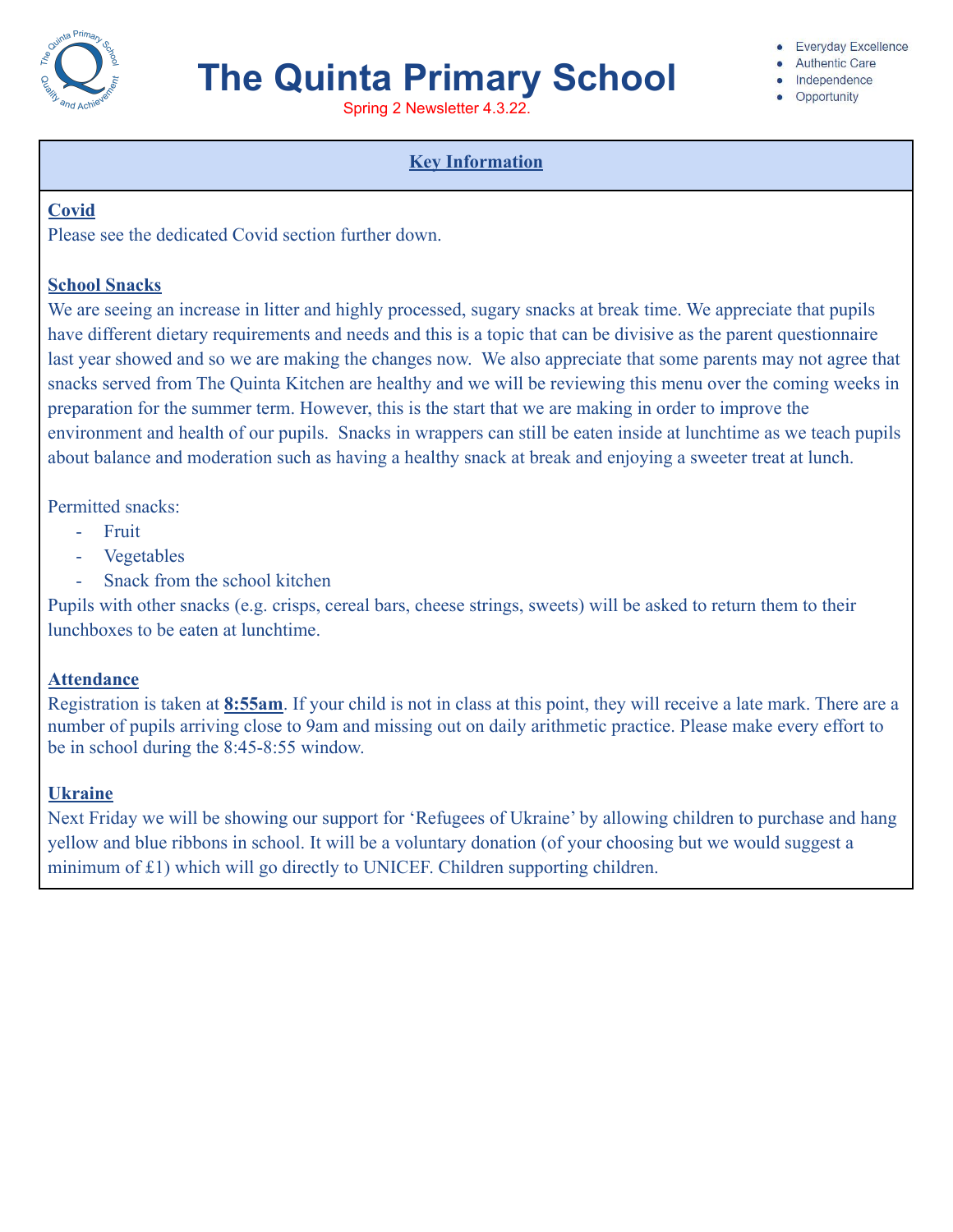

- **Authentic Care**
- Independence
- Opportunity





We will be taking part in the Rotary Swimathon tonight to raise money for lots of wonderful causes. If you would like to donate, please follow the link: <https://www.justgiving.com/fundraising/quinta>

### **Snack List**

Please find a price list of the snacks at playtimes. [Snack list](https://drive.google.com/file/d/1qngrH7XYmF-9kEYmjRtq1zxrWb3XA_vB/view?usp=sharing)

### **Comic Relief Red Noses**

We will be selling a limited amount of red noses in support of Comic Relief during break times from the middle of next week. They will be at a cost of £1.50 and will be on a first come first served basis.

### **What is The Quinta school shop?**

Each week, pupils from year 6 run The Quinta school shop. The purpose of the shop is for pupils to learn valuable business and commerce skills by selecting products to sell, developing sales skills and managing finance along with raising money to purchase items to enhance our pupils' education.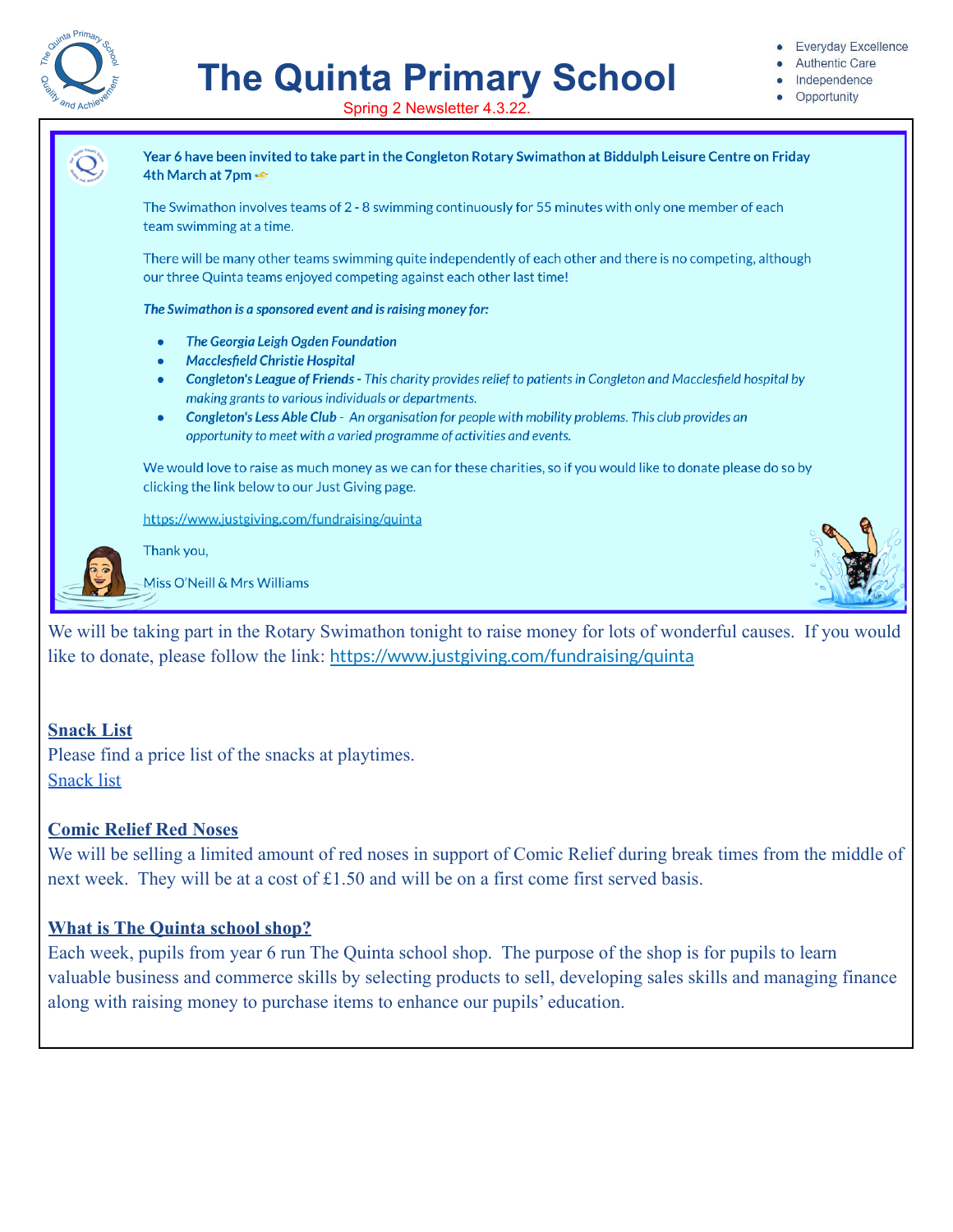

- **Authentic Care**
- Independence
- Opportunity

Spring 2 Newsletter 4.3.22.

The school shop team sell pocket money items on a weekly basis and themed items throughout the year (such as Valentine's and Easter items). The shop is extremely popular with all pupils and also enhances their skills in handling and budgeting money.

### **Easter holiday club**

We are proposing to run The Quinta holiday club from Monday 4th April until Thursday 14th April. This will be dependent on numbers and if the numbers are below 10 on any day, we may not be able to run the provision.

Activities will include activities such as bouncy castle, ice lolly making, capture the flag, lazer guns, dance competition and many more fun activities.

If you wish to attend, please complete the booking form by Friday 11th March we will confirm to you via email that the club will go ahead by Friday 18th March.

Sessions and costs 8:00am - 12:00 £15 8:00am - 5:00pm £30 packed lunch required.

Discounted weekly rates 8:00am - 12:00pm all week £67.50 8:00am - 5:00pm all week £135

Families in receipt of FSM may have 5 days free.

Siblings will be discounted at 10% for each child.

### **Music for Life**

Music for Life are now taking bookings for children who wish to start learning a musical instrument after Easter. The deadline for booking for lessons is 31st March and bookings can be made on the Music for Life website which is www.musicforlife.co.uk

Music for Life offer the opportunity to learn a wide range of instruments such as guitar, piano, keyboard, violin, cello, clarinet, saxophone, flute, cornet, trombone, trumpet, euphonium, bass guitar and drums. Learning to play an instrument enables children to participate in an activity which many will find to be one of the most formative experiences they have as they grow up, developing an interest and a skill which opens up so many possibilities now and in later life. A bonus is that involvement in music has been shown to have a positive effect on other aspects of development—social skills, language, physical coordination and emotional development.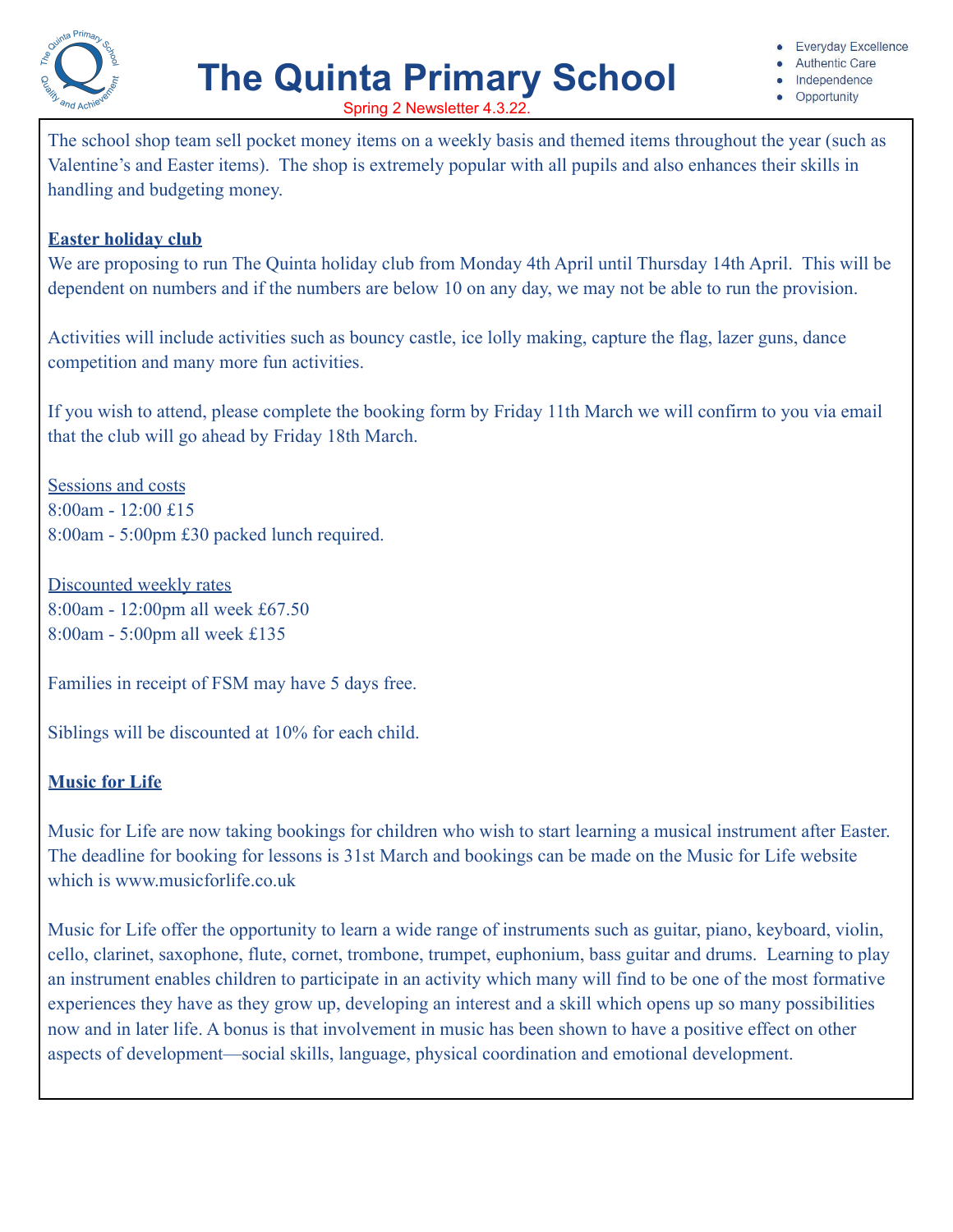

Spring 2 Newsletter 4.3.22.

#### **Dates**

**[Click here for holiday dates](http://www.thequinta.cheshire.sch.uk/serve_file/2308637)**

**March 2022**

**16-18th March** Y5 London Trip **21-25th March** Spring assessment week

**April 2022**

**4-18th April** Easter Holidays (including Mon 18th April)

### **Safeguarding**

- Mr Sharpe (headteacher) DSL Designated Safeguard Lead
- Mrs Millward (Safeguard Lead)
- Mrs Bernard (assistant headteacher and Y4 class teacher) Deputy DSL
- Ms Stones (assistant headteacher and Y6 teacher) Deputy DSL
- Mrs Wootton (Y3 class teacher) Deputy DSL

### **Always looking to improve**

To further improve our systems for keeping children safe, all staff will wear hi-vis jackets during break and lunch from today. This ensures children and adults can quickly and easily find support when needed. We know this small change will make a big difference.

### **NSPCC Stay Home or go out alone guide**

As children get older, we recognise that many children will 'pester' parents to walk home from school alone, play out with friends or even stay home alone for a short period of time as they want to grow in independence. This can be a hard decision to make as a parent. The NPSCC has produced a guide to help parents decide whether their child is ready to stay home alone or go out alone. A link to the guide is below.

[NPSCC Stay Home or Go Out](https://drive.google.com/file/d/1fBJz_UfQn6zsPkLFRmFPuEB7tsBshtY6/view?usp=sharing)



### **COVID-19**

This week we had 2 positive covid cases compared to a high of 55 in one day. A recap on the key points from the latest guidance:

#### **Everyday Excellence**

- **Authentic Care**
- Independence
- Opportunity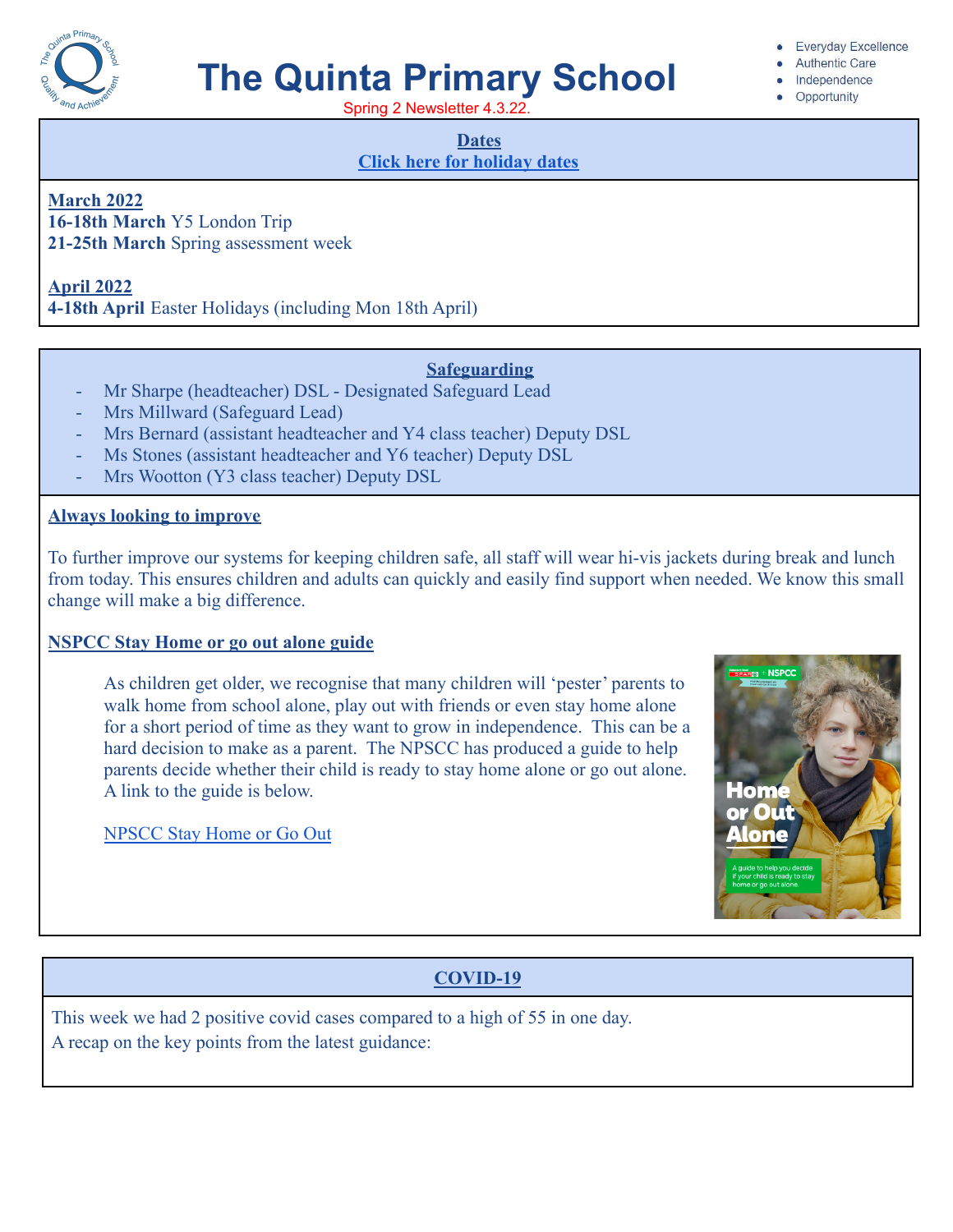

- **Authentic Care**
- Independence
- Opportunity

Spring 2 Newsletter 4.3.22.

- Adults and children who test positive will continue to be advised by Cheshire East Public Health and UKHSA to stay at home and avoid contact with other people for at least 5 full days, and then continue to follow the guidance until they have received 2 negative test results on consecutive days.
- A PCR test should be taken to confirm cases where a pupil has symptoms.
- If a member of the household tests positive then pupils can still attend school, provided they have a negative LFT in the morning.
- Unvaccinated adults who are household contacts will still be expected to attend work with negative LFTs

### **Consent Forms (it is imperative these are completed)**

Parent/Carer/Guardian consent forms were sent to all parents from year 1 to 6 electronically prior to half term to give consent for your child to attend events outside of school etc.

Responses are required via Google Forms – if you have not yet replied we would be grateful if you could complete as soon as possible.

[Parent/Guardian Consent Form](https://docs.google.com/forms/d/1-Am2VzkE0FldZsU46uBlVMrWzJJpG-rhXdSjaVe9Eko/edit?usp=sharing_eip_m&ts=6220ffd9)

[Photograph Consent Form](https://forms.gle/kaffxR2MJs82ukyBA)

### **The Quinta Curriculum**

We promised to give greater signposting to our curriculum which has been available in extensive detail on the school since 2019. [Here is a direct link to find](https://docs.google.com/document/d/1KPqKBwrMCFjK2NrlWh5SdgZ2HVcpNmOB_0O2nknBiwg/edit?usp=sharing) out more.

| <b>The Quinta Senior Leadership Team</b> |                              |                                                                             | Who to contact                                                      |
|------------------------------------------|------------------------------|-----------------------------------------------------------------------------|---------------------------------------------------------------------|
| <b>Member</b> of<br>staff                | <b>Position</b>              | What areas can they<br>support me with?                                     | How to contact/where they can be<br>found                           |
| Mr W Sharpe                              | Headteacher                  | Escalation of concerns.<br>Any safeguarding concerns.                       | $head@$ thequinta.cheshire.sch.uk                                   |
| Mrs L Gratton                            | <b>Assistant Headteacher</b> | Issues or concerns relating to<br>EYFS and KS1.                             | <u>lgratton@thequinta.cheshire.sch.uk</u><br>Teaching in reception. |
| Ms S Stones                              | <b>Assistant Headteacher</b> | Issues or concerns relating to<br><b>KS2.</b><br>Any safeguarding concerns. | sstones@thequinta.cheshire.sch.uk<br>Teaching in Y6.                |